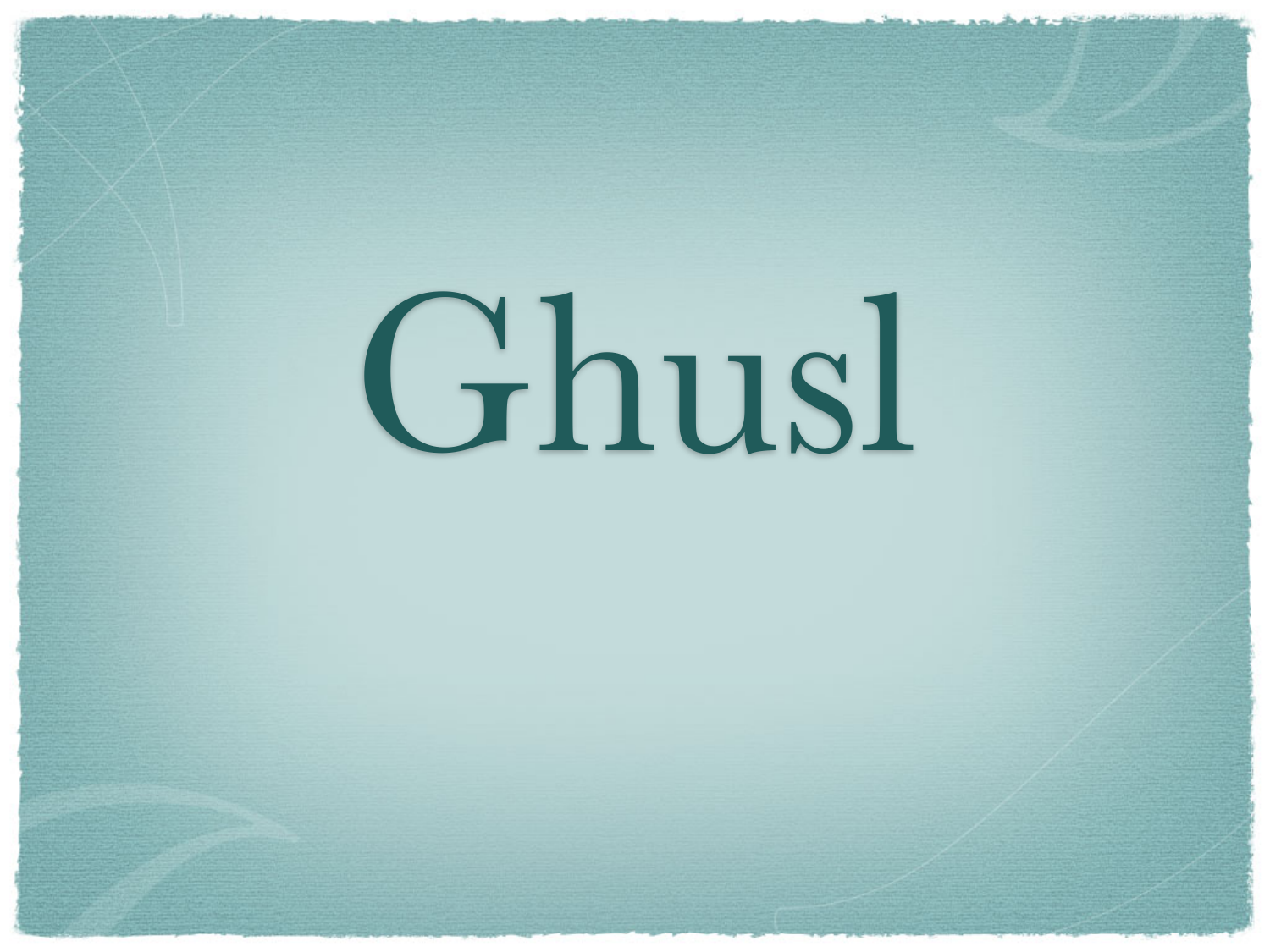#### Kulli

- Make sure you have nothing in your mouth
- Nothing is stuck in between your teeth
- Make sure water reaches every part of the mouth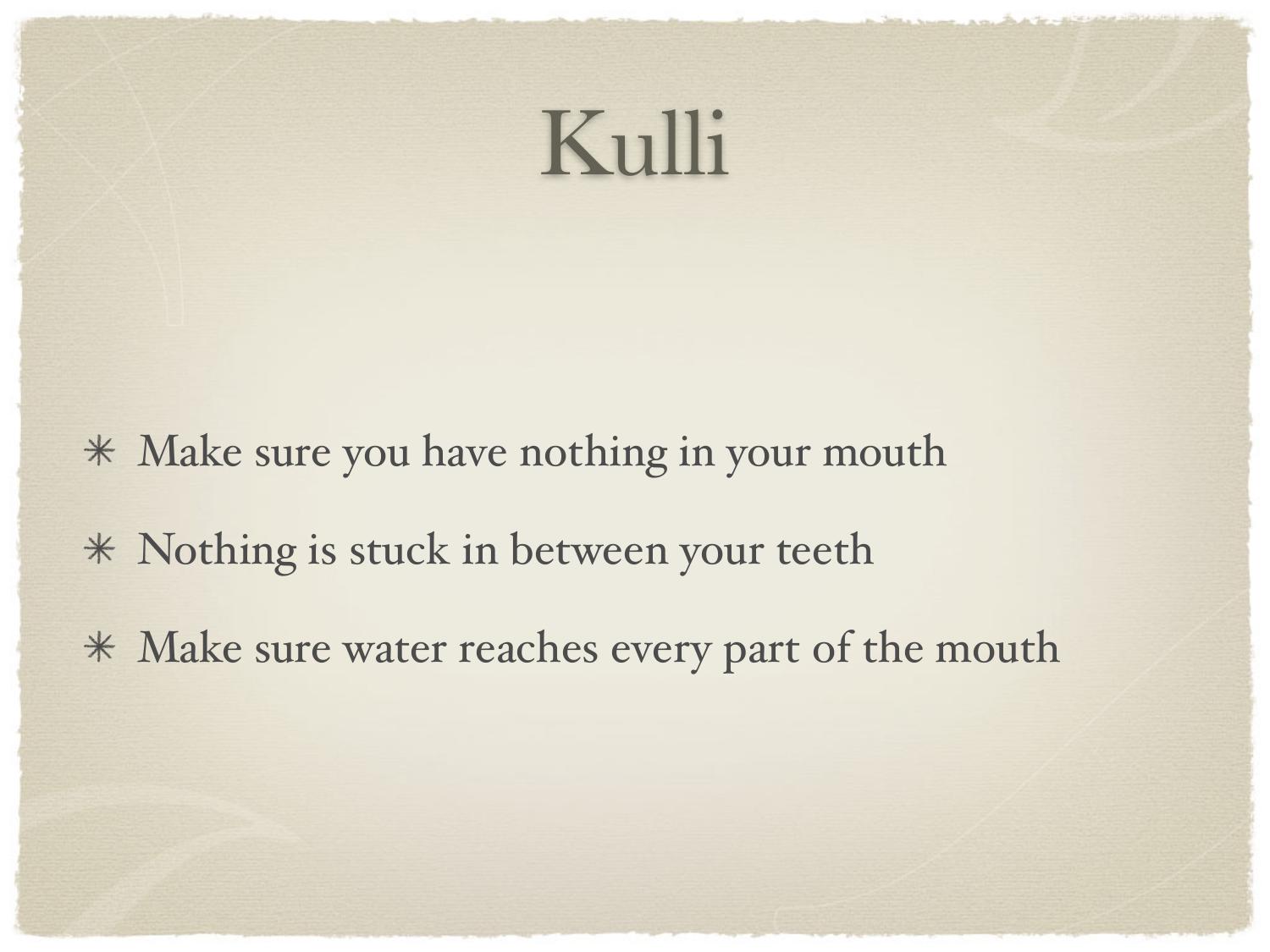### Rinsing your nose

Make sure you thoroughly rinse your nose

If you have a nose ring, take it off or move it around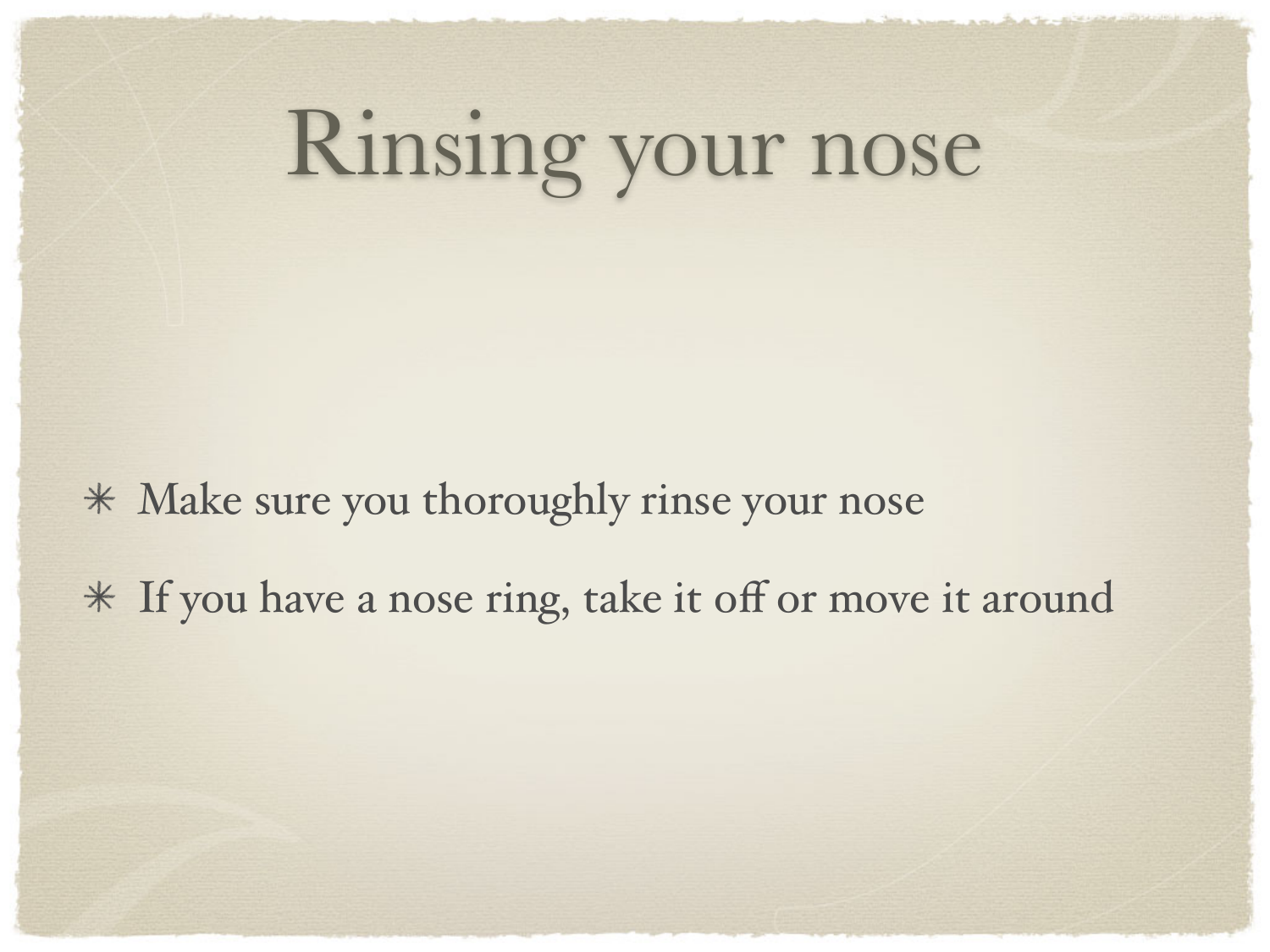# Washing your whole body

- Make sure if you have earrings or rings your take them off. For earrings make sure you move it around.
- Make sure water flows on the skin behind the ears
- Rotate one of your fingers in your belly button
- Make sure you don't have any thing stuck under your fingers.
- Before you do ghusl cut your nails.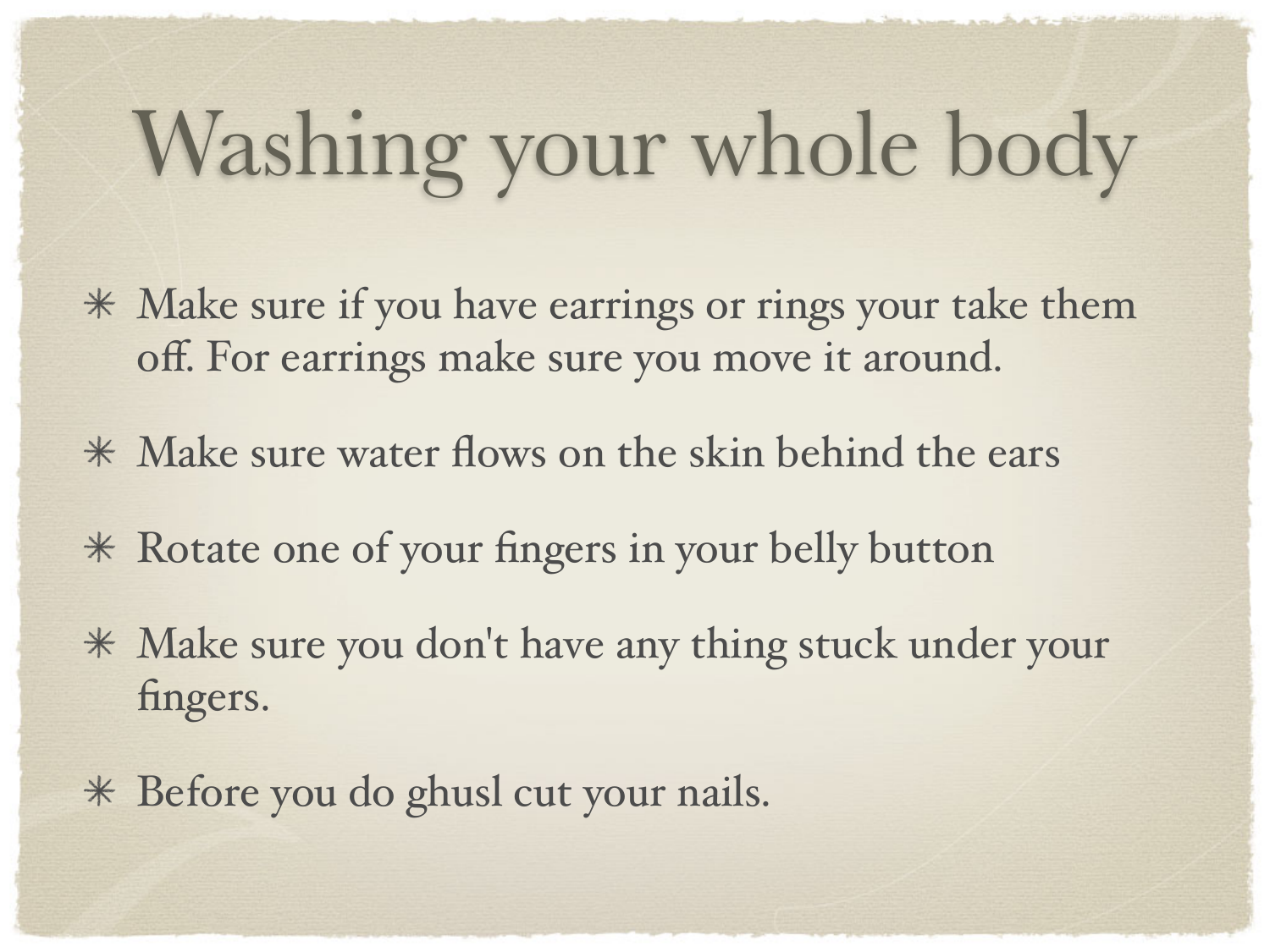The person that has ghusl farz on them cannot...

- Go in the masjid
- Do tawaf
- Touch the Quran
- They can touch the Quran with a separate cloth
- It is MAKRUH for them to touch the Tafseer or Books of Hadith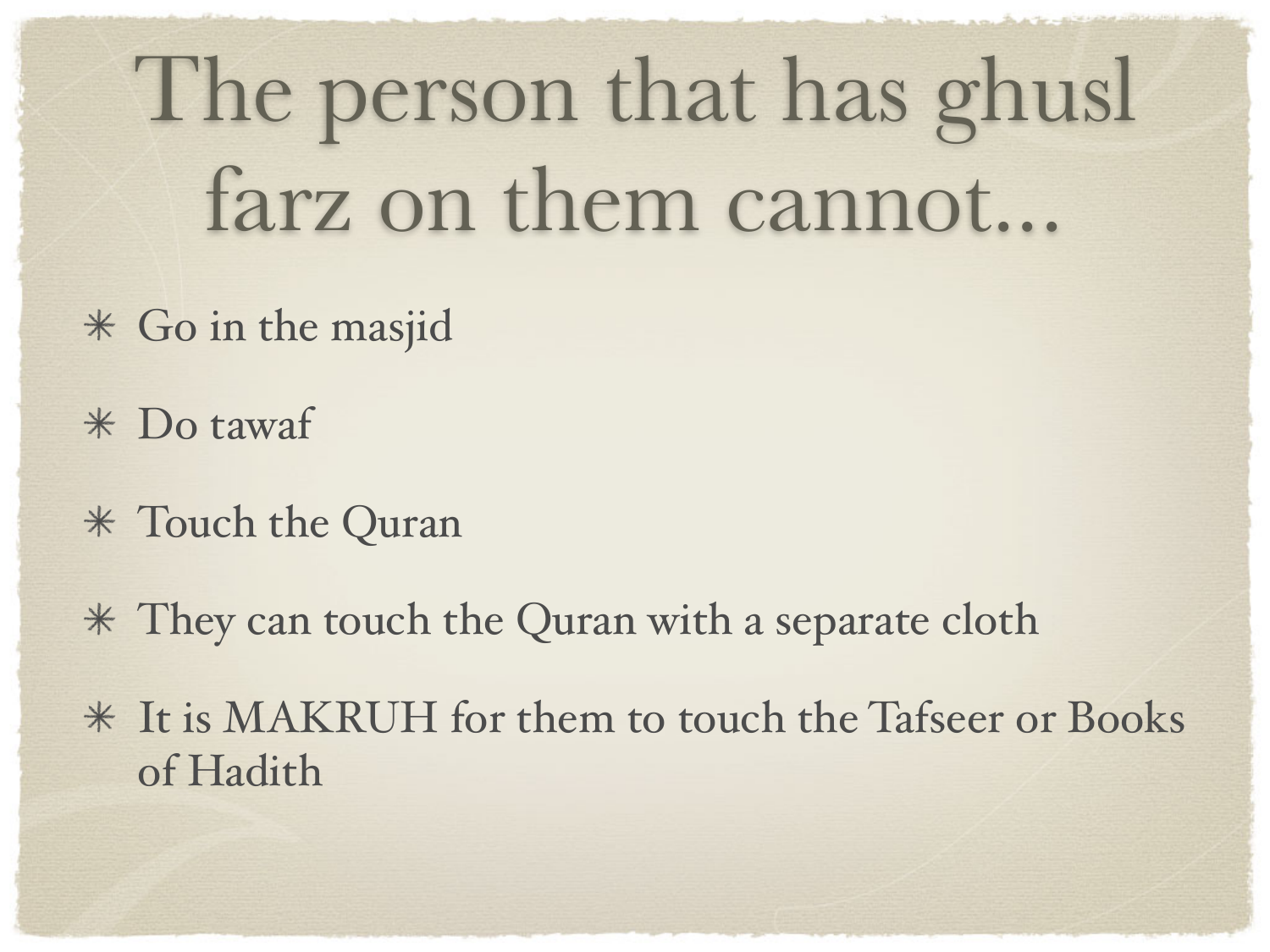#### Sunnats of Ghusl

#### Niyyat

- Washing your hands until your wrists
- Clean after himself like he would after using the bathroom
- If he has any nijasat, to clean it.
- Doing wudhu before ghusl
- Rub water into your body with your hands
- Do not face qibla while doing ghusl
- To do ghusl in place where no one will watch you
- Not talk while wudhu
- For women it's better if they sit and do ghusl
- Do all the steps three times.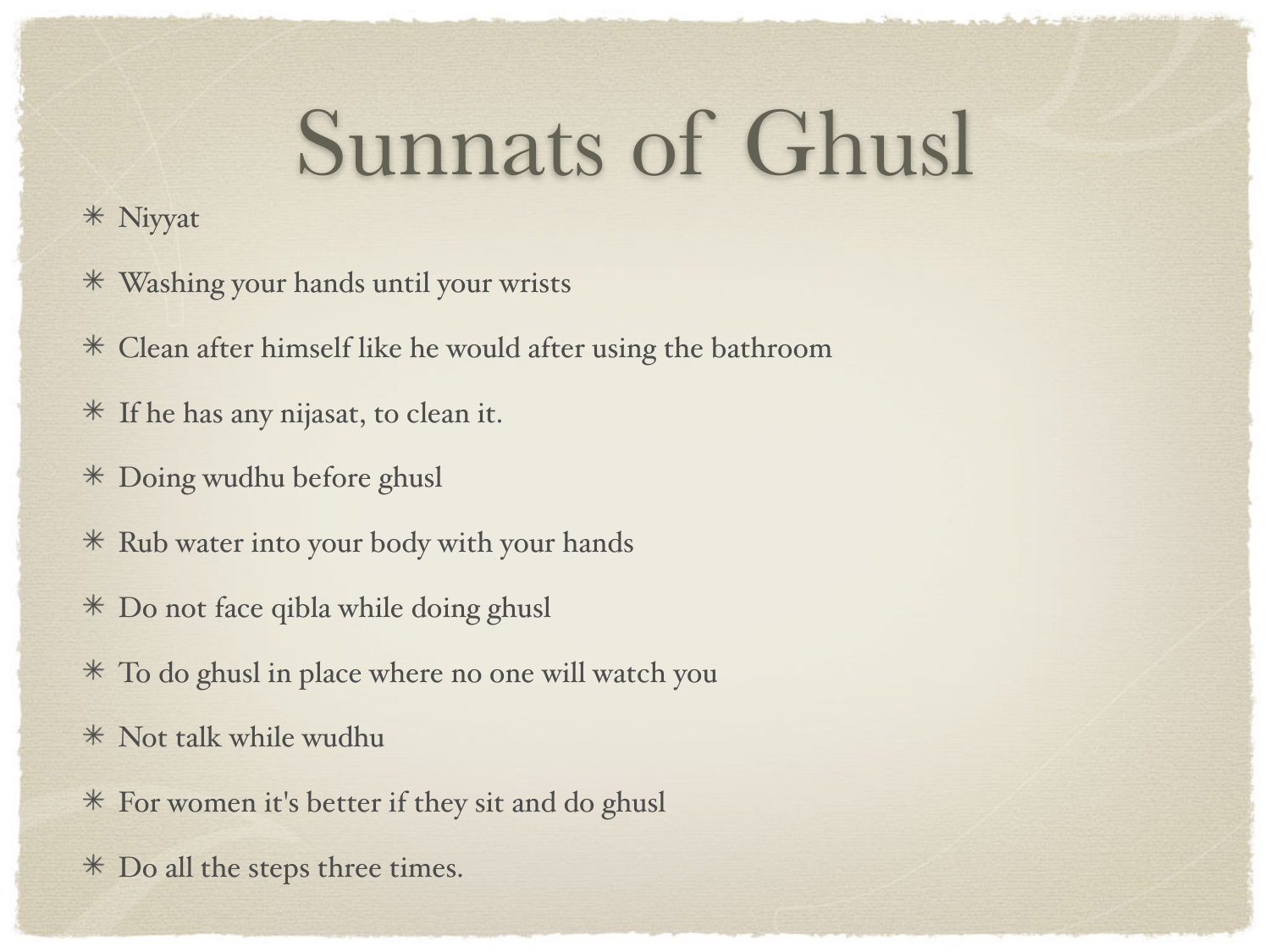## It is sunnat to do ghusl before...

- Before jumma, eid, the day of arfah, and when someone wears the ihraam.
- Going to masjid e nabawi
- Tawaf
- Entering haram
- Throwing pebbles at shaitan